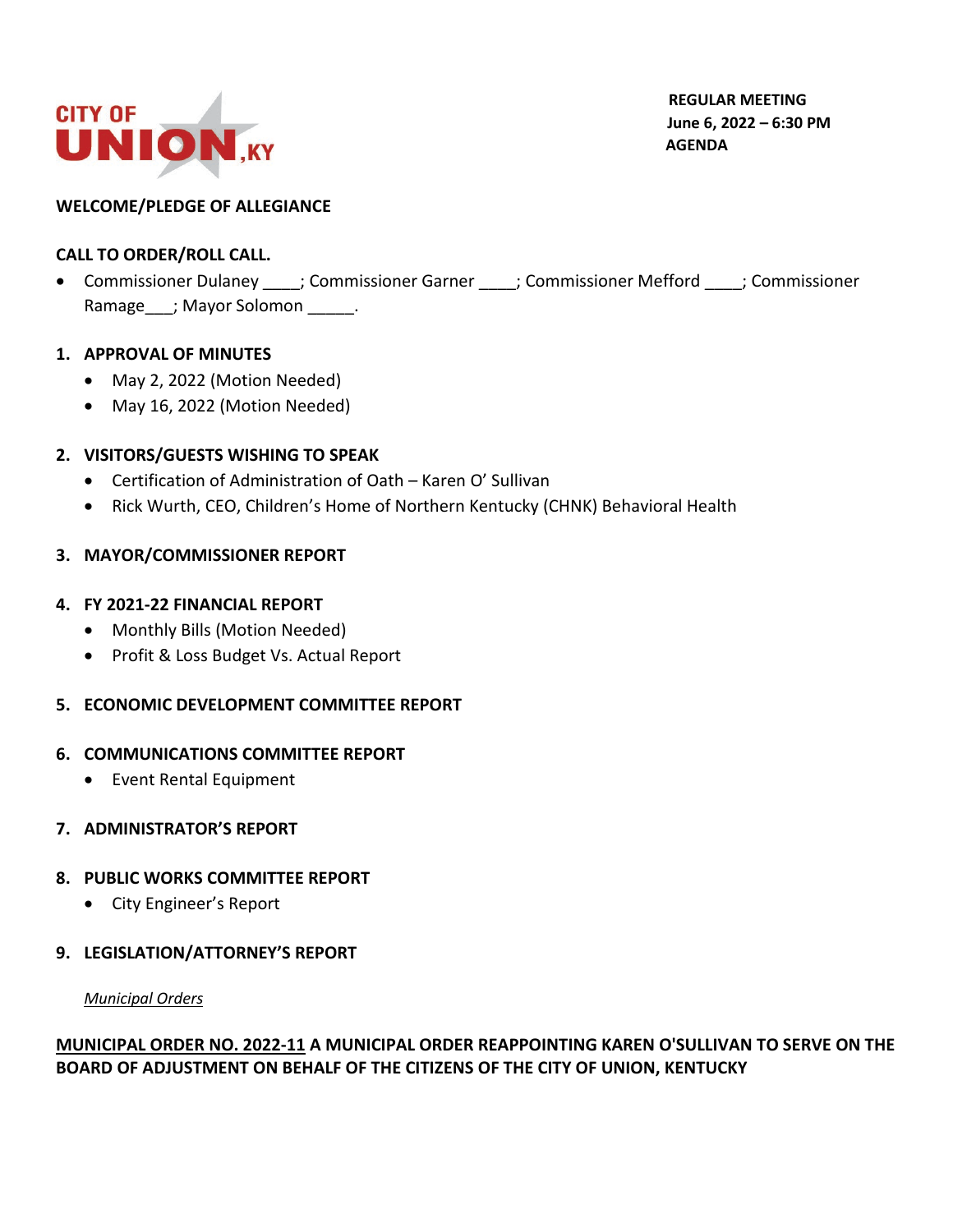**MUNICIPAL ORDER NO. 2022-12 AN ORDER OF THE CITY COMMISSION OF THE CITY OF UNION, KENTUCKY, AUTHORIZING THE ISSUANCE AND SALE OF UP TO \$140,000,000 MAXIMUM AGGREGATE PRINCIPAL AMOUNT TAXABLE INDUSTRIAL BUILDING REVENUE BONDS, SERIES 2022A; AUTHORIZING THE ISSUANCE AND SALE OF UP TO \$10,000,000 MAXIMUM AGGREGATE PRINCIPAL AMOUNT SPECIAL OBLIGATION REVENUE BONDS, SERIES 2022B; FURTHER AUTHORIZING THE ISSUANCE AND SALE OF UP TO \$2,000,000 MAXIMUM AGGREGATE PRINCIPAL AMOUNT SPECIAL OBLIGATION REVENUE BONDS, SERIES 2022C; AND FURTHER AUTHORIZING THE ISSUANCE AND SALE OF UP TO \$3,000,000 MAXIMUM AGGREGATE PRINCIPAL AMOUNT SPECIAL OBLIGATION REVENUE BONDS, SERIES 2022D, IN EACH CASE, TO ASSIST 9541 US 42 LLC (THE "COMPANY"), ITS AFFILIATES, SUCCESSORS AND/OR PERMITTED ASSIGNS TO FINANCE THE ACQUISITION, CONSTRUCTION AND EQUIPPING OF AN INDUSTRIAL BUILDING FACILITY AND RELATED INFRASTRUCTURE IMPROVEMENTS LOCATED WITHIN THE CITY OF UNION, KENTUCKY AND TO IMPROVE SAID FACILITY; PROVIDING FOR THE PLEDGE OF REVENUES FOR THE PAYMENT OF SAID BONDS; AUTHORIZING THE EXECUTION AND DELIVERY OF A LEASE AGREEMENT AND A SPRINGING EXECUTORY INTEREST DEED; AUTHORIZING THE EXECUTION AND DELIVERY OF A TRUST AGREEMENT APPROPRIATE FOR THE PROTECTION AND DISPOSITION OF REVENUES ATTRIBUTABLE TO THE SPECIAL OBLIGATION BONDS AND FURTHER TO SECURE THE PAYMENT OF SAID BONDS; AUTHORIZING THE DISTRIBUTION OF ONE OR MORE DISCLOSURE DOCUMENTS FOR THE SPECIAL OBLIGATION BONDS; AUTHORIZING THE EXECUTION AND DELIVERY OF ONE OR MORE BOND PURCHASE AGREEMENTS, INCLUDING A SERIES 2022A BOND PURCHASE AGREEMENT; AND AUTHORIZING THE EXECUTION OF ANY FURTHER NECESSARY INSTRUMENTS.**

### *Ordinances*

**ORDINANCE NO. 2022-11 AN ORDINANCE AMENDING ORDINANCE 2014-20 CODIFIED AS CHAPTER 40, SPECIFICALLY SECTION 40.40 OF THE CITY OF UNION, KENTUCKY CODE OF ORDINANCES** (2<sup>nd</sup> Reading)

**ORDINANCE NO. 2022-12 AN ORDINANCE OF THE CITY OF UNION, KENTUCKY APPROVING, WITH CONDITIONS, A REQUEST OF RIEGLER BLACKTOP, INC PER DAN RIEGLER (APPLICANT) FOR DR. JAMES WRIGHT (OWNER) FOR A ZONING MAP AMENDMENT FROM UNION COMMERCIAL (UC) TO UNION COMMERCIAL/PLANNED DEVELOPMENT (UC/PD) AND A CHANGE IN AN APPROVED CONCEPT DEVELOPMENT PLAN IN A UC DISTRICT FOR AN APPROXIMATE 2.5 ACRE AREA LOCATED ALONG THE EAST SIDE OF U.S. 42, BETWEEN FROGTOWN ROAD AND CALLIE WAY, BEING THE PROPERTIES LOCATED AT 10350 AND 10358 U.S. 42, UNION, KENTUCKY AND PROVIDING THE RECOMMENDATION BE FORWARDED TO THE CITY OF UNION, KENTUCKY.** (2nd Reading)

**ORDINANCE NO. 2022-13 AN ORDINANCE OF THE CITY COMMISSION OF THE CITY OF UNION, KENTUCKY AUTHORIZING THE ISSUANCE OF THE CITY OF UNION, KENTUCKY GENERAL OBLIGATION BOND ANTICIPATION NOTES, SERIES 2022 IN A PRINCIPAL AMOUNT NOT TO EXCEED \$4,500,000 TO FINANCE THE ACQUISITION OF REAL PROPERTY; APPROVING THE FORM OF THE GENERAL OBLIGATION BOND ANTICIPATION NOTES; AUTHORIZING DESIGNATED OFFICERS TO EXECUTE AND DELIVER THE GENERAL OBLIGATION BOND ANTICIPATION NOTES TOGETHER WITH SUCH ADDITIONAL CUSTOMARY AGREEMENTS, CERTIFICATES AND DOCUMENTS REQUIRED BY THE PURCHASER OF THE NOTES; PROVIDING FOR THE PAYMENT OF THE GENERAL OBLIGATION BOND ANTICIPATION NOTES; AUTHORIZING THE MAYOR TO NEGOTIATE THE TERMS OF THE GENERAL OBLIGATION BOND ANTICIPATION NOTE CONSISTENT WITH THE**